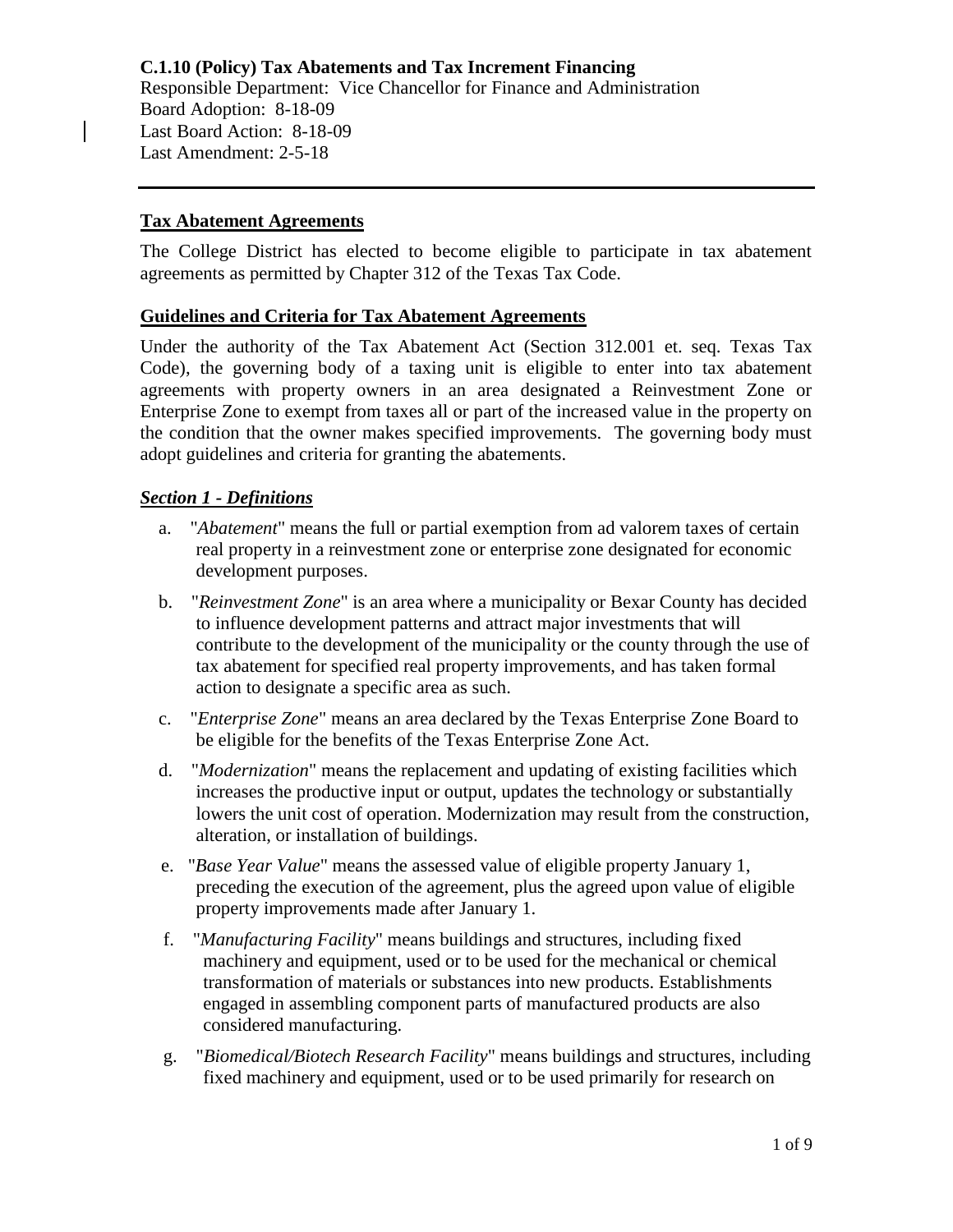experimentation to improve or develop new tangible goods or materials or to improve or develop the production process thereto.

- h. "*Regional Distribution Facility*" means buildings and structures, including fixed machinery and equipment, used or to be used primarily to receive, store, service, or distribute goods or materials where a majority of the goods or services are distributed to points at least 100 miles from any part of Bexar County.
- i. "*Regional Tourist Entertainment Facility*" means buildings and structures, including fixed machinery and equipment, used or to be used in providing amusement/entertainment through the admission of the general public where the majority of users are likely to stay in the City for more than one day and will, therefore, likely utilize local restaurants and hotel/motel accommodations.
- j. "*Other Basic Industry*" means buildings and structures, including fixed machinery and equipment, not elsewhere described, used or to be used for the production of products or services which result in the creation of new permanent full-time jobs and bring new wealth into the community.

# *Section 2 - Abatement Authorized*

- a. *Authorized Facilities*. A facility may be eligible for abatement if it is a Manufacturing/Assembly Facility, Regional Distribution Facility, Regional Tourist Entertainment Facility, Biomedical/Biotech Research Facility, or Other Basic Industry and is located in a Reinvestment zone.
- b. *Creation of New Values*. Abatement may only be granted for the additional value of eligible real property improvements subject to such limitations as the Alamo Community College District ("the College District") may require. The College District shall not enter into an abatement agreement if (1) it finds that the application for Tax Abatement was filed after the commencement of construction, expansion, or modernization, or (2) it finds that the College District was not officially notified that construction, expansion, or modernization would commence on a given date.
- c. *New and Existing Facilities*. Abatement may be granted for new facilities for purposes of modernization or expansion.
- d. *Eligible Property*. Abatement may be extended to the value of buildings, structures, fixed machinery and equipment, site improvements, plus that office space and related fixed improvements necessary to the operation and administration of the facility.
- e*. Leased Facilities*. If a leased facility is granted abatement, the agreement may only be executed with the lessor. In such cases, lessor shall demonstrate binding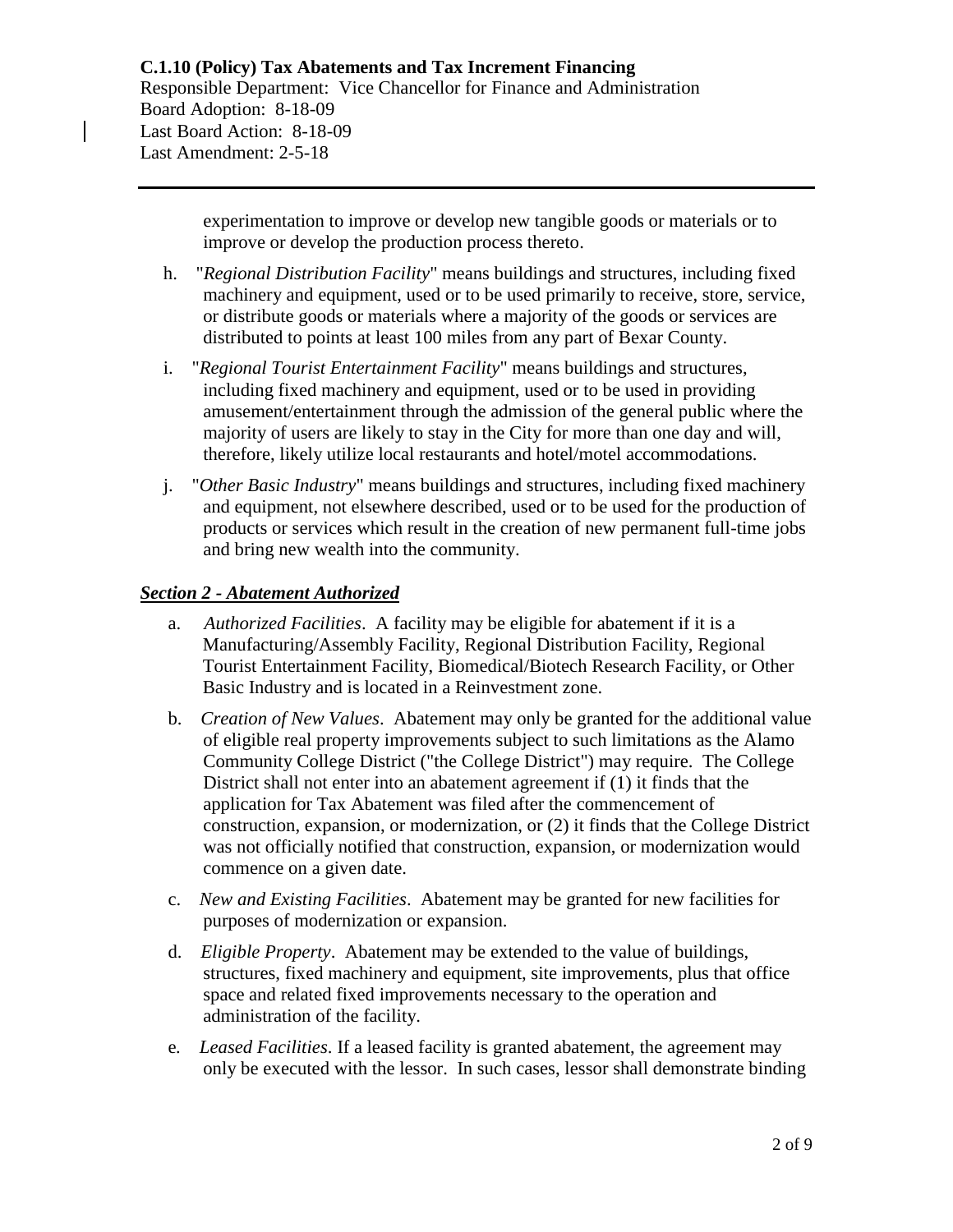contracts with the lessee to guarantee job creation. Said lease shall include tax abatement agreement.

 f. *Value and Term of Abatement*. Abatement may be granted on a case-by-case basis at the sole discretion of the Board of Trustees of the College District. Abatement, if granted, will be effective with the January 1 valuation date immediately preceding the date of the execution of the agreement. If a modernization project includes facility replacement, the abated value shall be the value of the new unit(s) less the value of the old unit(s). The percent of value to be abated (which ranges from 0 percent to 100 percent) is based on the capital cost of the project improvements OR the number of new permanent jobs created and sustained in each year of the abatement period. As an additional incentive to create jobs, those projects that initially create jobs that fall into the 50 to 75 percent Abatement range will be entitled to increase their percent abatement as new jobs are added. For example, a project that initially creates 60 permanent jobs is eligible for 50% tax abatement. In the second year of the abatement period, sixteen (16) additional jobs are added. The abatement will then increase to 75% and so on as jobs are created. Conversely, if jobs are reduced, the percent abatement will also be adjusted. The term of the standard abatement can be up to six years:

| Percent<br>Abatement | <b>OR</b><br>Capital Cost<br>of the Project<br>"Improvements" | No. of New Permanent<br>Jobs Created & Sustained<br>In Each Year of Abatement |
|----------------------|---------------------------------------------------------------|-------------------------------------------------------------------------------|
| $0\%$                | \$0-\$2,200,000                                               | $0 - 50$                                                                      |
| 50%                  | \$2,200,001-\$3,400,000                                       | 51-75                                                                         |
| 75%                  | \$3,400,001-\$4,500,000                                       | 76-100                                                                        |
| 100%                 | Over \$4,500,000                                              | Over $100$                                                                    |

\_\_\_\_\_\_\_\_\_\_\_\_\_\_\_\_\_\_\_\_\_\_\_\_\_\_\_\_\_\_\_\_\_\_\_\_\_\_\_\_\_\_\_\_\_\_\_\_\_\_\_\_\_\_\_\_\_\_\_\_\_\_\_\_\_\_\_\_\_\_\_\_

#### Schedule I: STANDARD SIX-YEAR ABATEMENT

 Special ten (10) year tax abatement allowances are applicable to projects if the project, in addition to meeting the criteria in Schedule I, also meets one of the following criteria:

- 1. If the project is located in a State-approved Enterprise Zone, the term of the abatement can be up to ten (10) years.
- 2. If initial total project costs are greater than \$50,000,000 (Fifty Million), the term of the abatement can be up to ten years.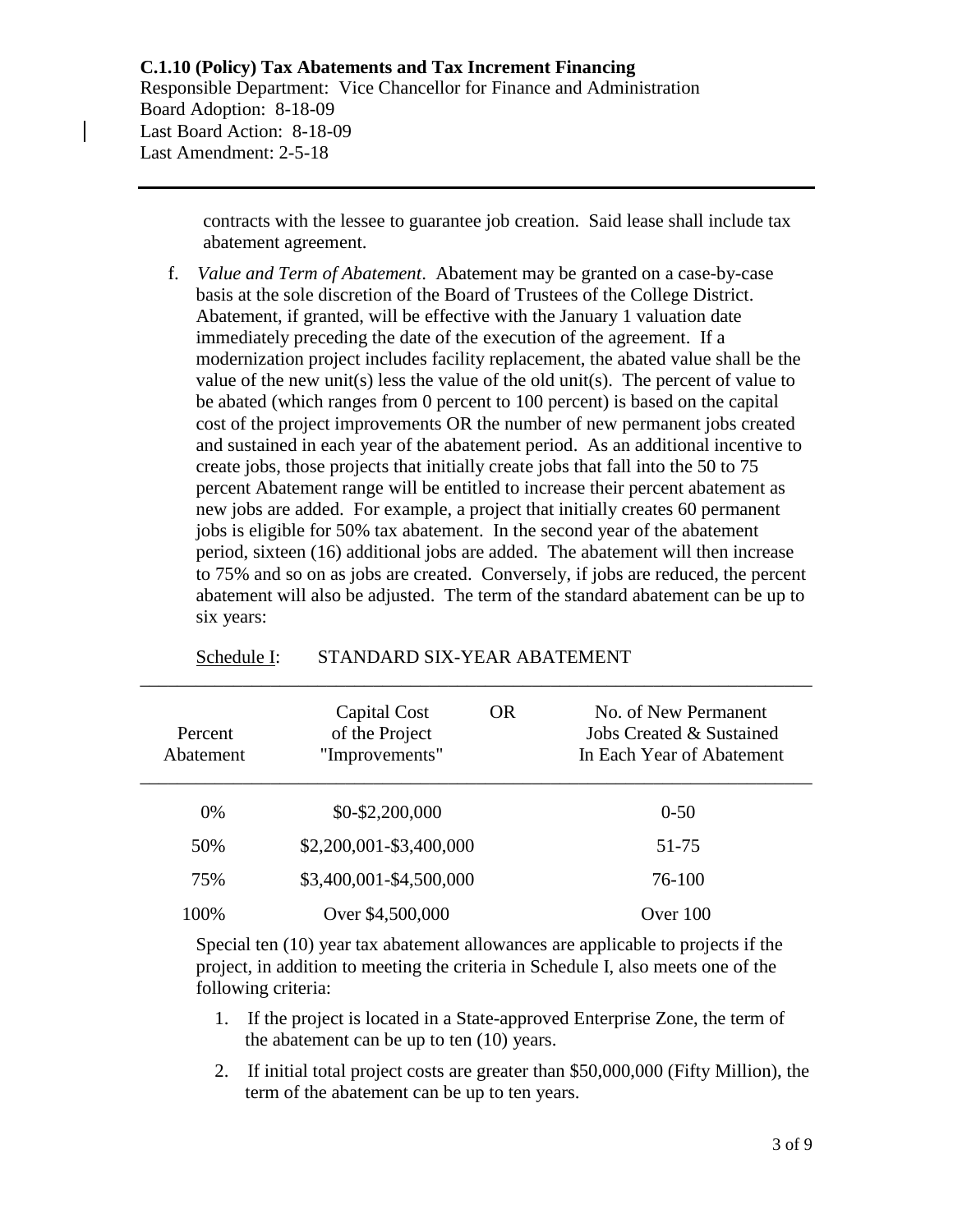- 3. If the project is located in an area designated by the municipality or county as eligible for tax abatements longer than the standard six-year term, the abatement, when granted, will be for the duration of the agreement by the entity which designated the area as a Reinvestment Zone.
- g. *Economic Qualification*. In order to be eligible and receive tax abatement, the planned improvement:
	- 1. must be located in an area designated by the municipality or the county as a reinvestment zone under Section 312 of the Texas Tax Code, or in an enterprise zone as designated by the State;
	- 2. must be reasonably expected to increase the appraised value of the improved property according to Section 2(f);
	- 3. must be expected to increase employment based on the number of permanent jobs created and sustained in each year of the abatement as per Section 2(f);
	- 4. should not be expected to solely or primarily have the effect of merely transferring existing employment from one part of the College District to another without demonstration of increased future investment (Dollars or Jobs) or unusual circumstances whereby without such a move employment is likely to be reduced; AND,
	- 5. must be necessary because capacity cannot be provided efficiently utilizing existing improved property when reasonable allowance is made for necessary improvements or relevant governmental actions.
- h. *Taxability*. From the execution of the abatement to the end of the agreement period taxes shall be payable as follows:
	- 1. the base year value of existing eligible property as determined each year shall be fully taxable; AND,
	- 2. the additional value of new eligible property shall be taxable in the manner described in Section 2(f), Subsections 1, 2, and 3.

# *Section 3 - Application*

- a. Any present or potential owner of taxable property in the College District may request tax abatement by filing an Application for Tax Abatement with the Chancellor of the College District.
- b. The application shall consist of a completed application form accompanied by: a general description of the new improvements to be undertaken; a descriptive list of the improvements for which an abatement is requested; and, a time schedule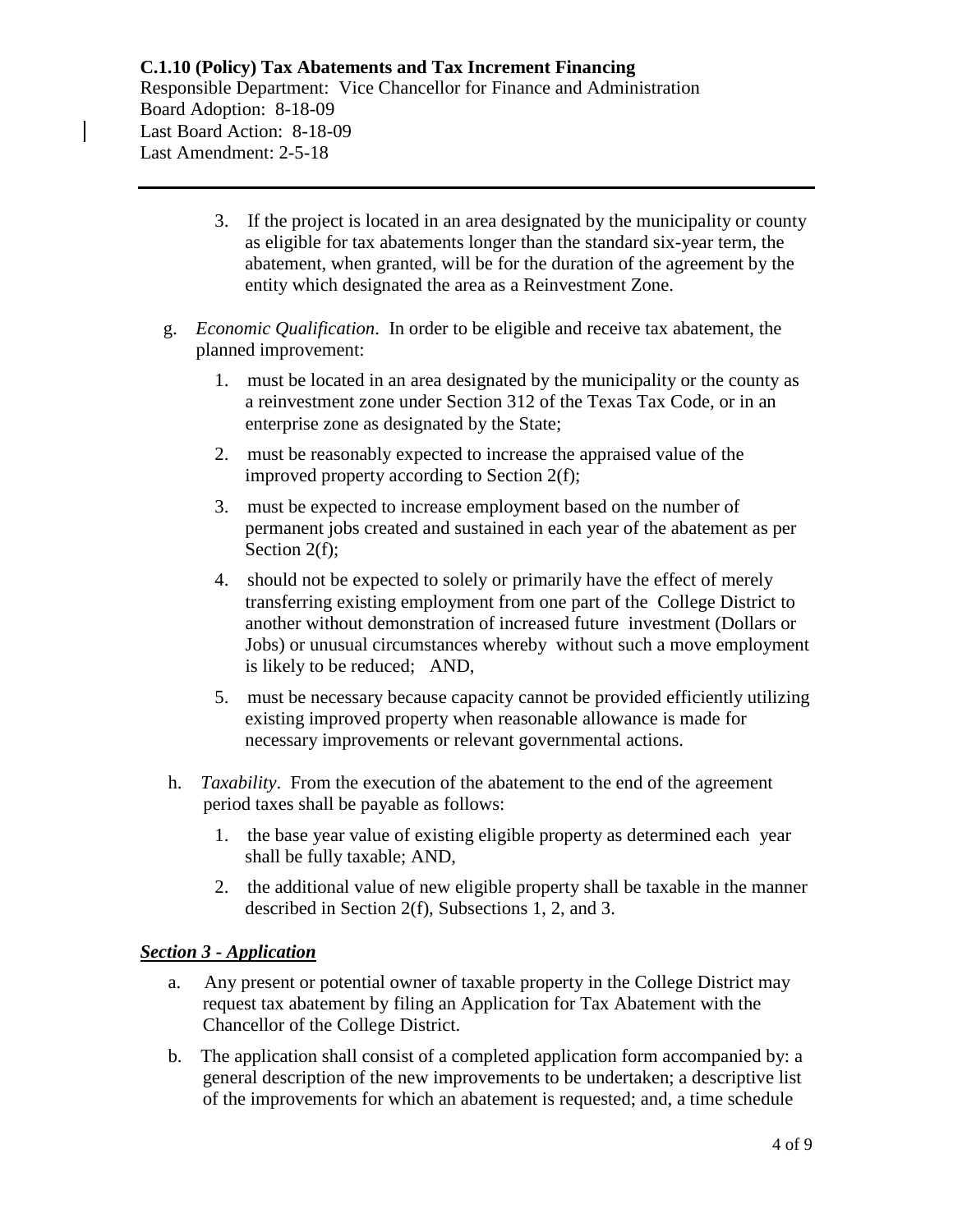# **C.1.10 (Policy) Tax Abatements and Tax Increment Financing**

Responsible Department: Vice Chancellor for Finance and Administration Board Adoption: 8-18-09 Last Board Action: 8-18-09 Last Amendment: 2-5-18

> for undertaking and completing the proposed improvements. In the case of modernization, a statement of the assessed value of the facility, separately stated for real and personal property, shall be given for the tax year immediately preceding the application. The application form may require such financial and other information as the Chancellor deems appropriate for evaluating the financial capacity and other factors of the applicant.

- c. Upon approval by the Chancellor, consideration of a tax abatement agreement will be presented to the Board of Trustees.
- d. In order to enter into a tax abatement agreement, the College District must find that the terms of the proposed agreement meet these Guidelines and criteria and that:
	- 1. there will be no substantial long term adverse effect on the provision of the College District's tax base; AND,
	- 2. the planned use of the property will not constitute a hazard to public safety, health, or morals. As a matter of policy, the Board of Trustees explicitly states that tax abatement is not applicable to projects wherein the primary purpose of the business is serving alcoholic beverages or where nudity is involved.

# *Section 4 - Agreement*

- a. After approval, the College District shall formally pass a resolution and execute an agreement with the owner of the facility which shall include:
	- 1. estimated value to be abated and the base year value;
	- 2. the commencement date and the termination date of abatement;
	- 3. the proposed use of the facility, nature of construction, time schedule, map, property description, and improvement list as provided in [C.1.10.F,](https://www.alamo.edu/siteassets/district/about-us/leadership/board-of-trustees/policies-pdfs/section-c/c.1.10.f-form.pdf) *Application for Tax Abatement;*
	- 4. contractual obligations in the event of default, violation of terms or conditions, delinquent taxes, recapture, administration and assignment, or other provisions that may be required for uniformity or state law;
	- 5. amount of investment and average number of jobs involved;
	- 6. percent to be abated as provided for in Section 2.

 Such agreement shall normally be executed within 60 days after the applicant has forwarded all necessary information and documentation to the Chancellor.

#### *Section 5 - Recapture*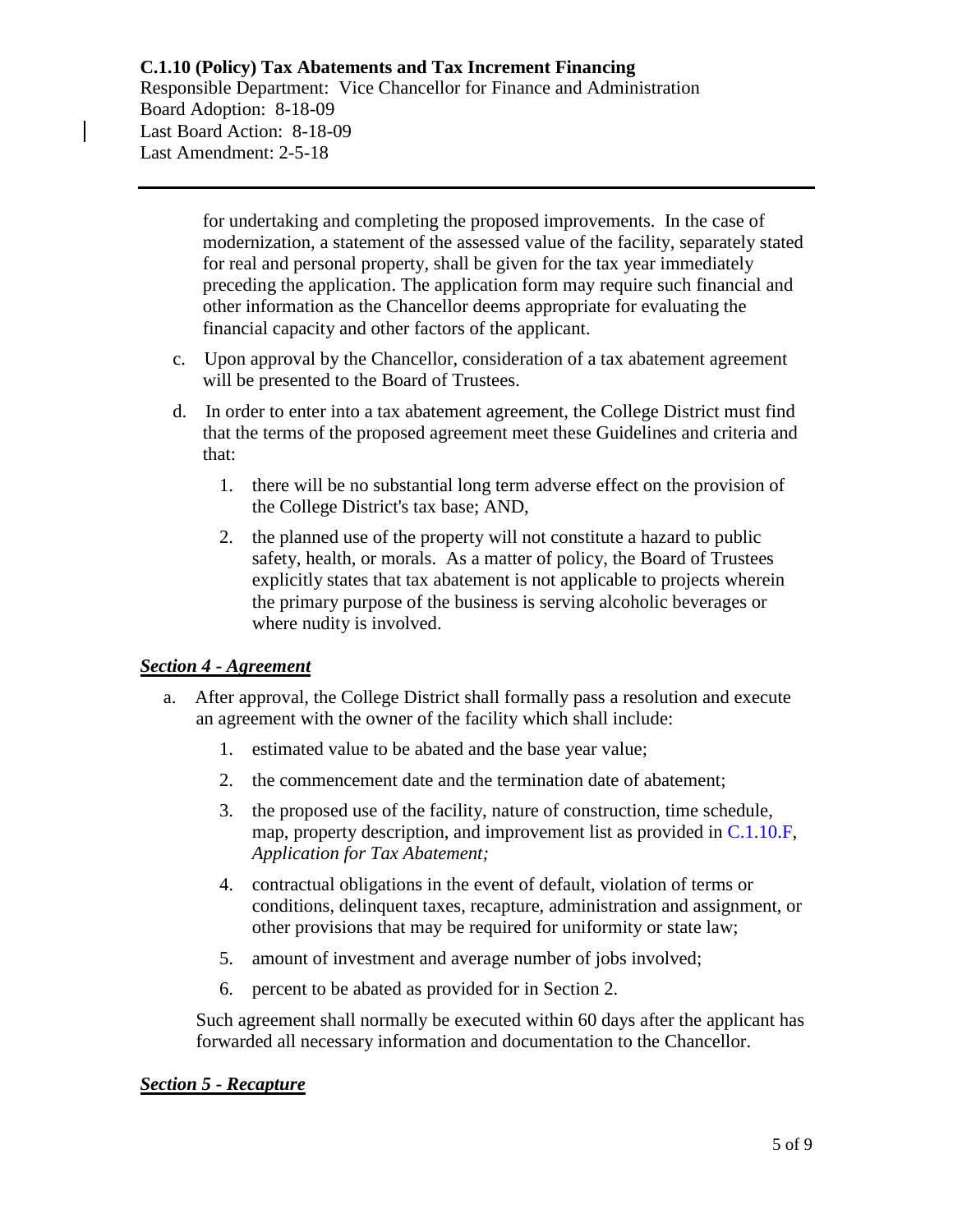- a. In the event that the facility is completed and begins producing product or service, but subsequently discontinues producing product or service for any reason excepting fire, explosion, or other casualty or accident or natural disaster for a period of one year during the abatement period, then the agreement shall terminate and so shall the abatement of the taxes for the calendar year during which the facility no longer produces. The taxes otherwise abated for that calendar year shall be paid to the College District within sixty days from the date of termination.
- b. Should the College District determine that the company or individual is in default according to the terms and conditions of its agreement, College District shall notify the company or individual in writing at the address stated in the agreement, and if such is not cured within sixty (60) days from the date of such notice ("Cure Period"), then the agreement may be terminated.
- c. In the event that the company or individual (1) allows its ad valorem taxes owed College District to become delinquent and fails to timely and properly follow the legal procedures for their protest and/or contest; (2) violates any of the terms and conditions of the abatement agreement and fails to cure during the Cure Period; (3) is in default with any other City sponsored program; (4) decides to relocate the company to a location outside of the designated reinvestment zone; or (5) ceases operation, the agreement then may be terminated and all taxes previously abated by virtue of the agreement will be recaptured and paid within sixty (60) days of termination.

# *Section 6 - Administration*

- a. The Chief Appraiser of the Bexar Appraisal District shall annually determine an assessment of the real and personal property comprising the reinvestment zone. Each year, the company or individual receiving abatement shall furnish the Chief Appraiser with such information as may be necessary for the abatement. Once value has been established, the Chief Appraiser shall notify the affected jurisdictions which levy taxes of the amount of the assessment.
- b. The agreement shall stipulate the employees and/or designated representatives of the College District who will have access to the reinvestment zone during the term of the abatement to inspect the facility to determine if the terms and conditions of the agreement are being met. All inspections will be made only after the giving of twenty-four (24) hours prior notice and will only be conducted in such manner as to not unreasonably interfere with the construction and/or operation of the facility.
- c. Upon completion of construction, the Chancellor or the Chancellor's designee shall annually evaluate each facility receiving abatement to ensure compliance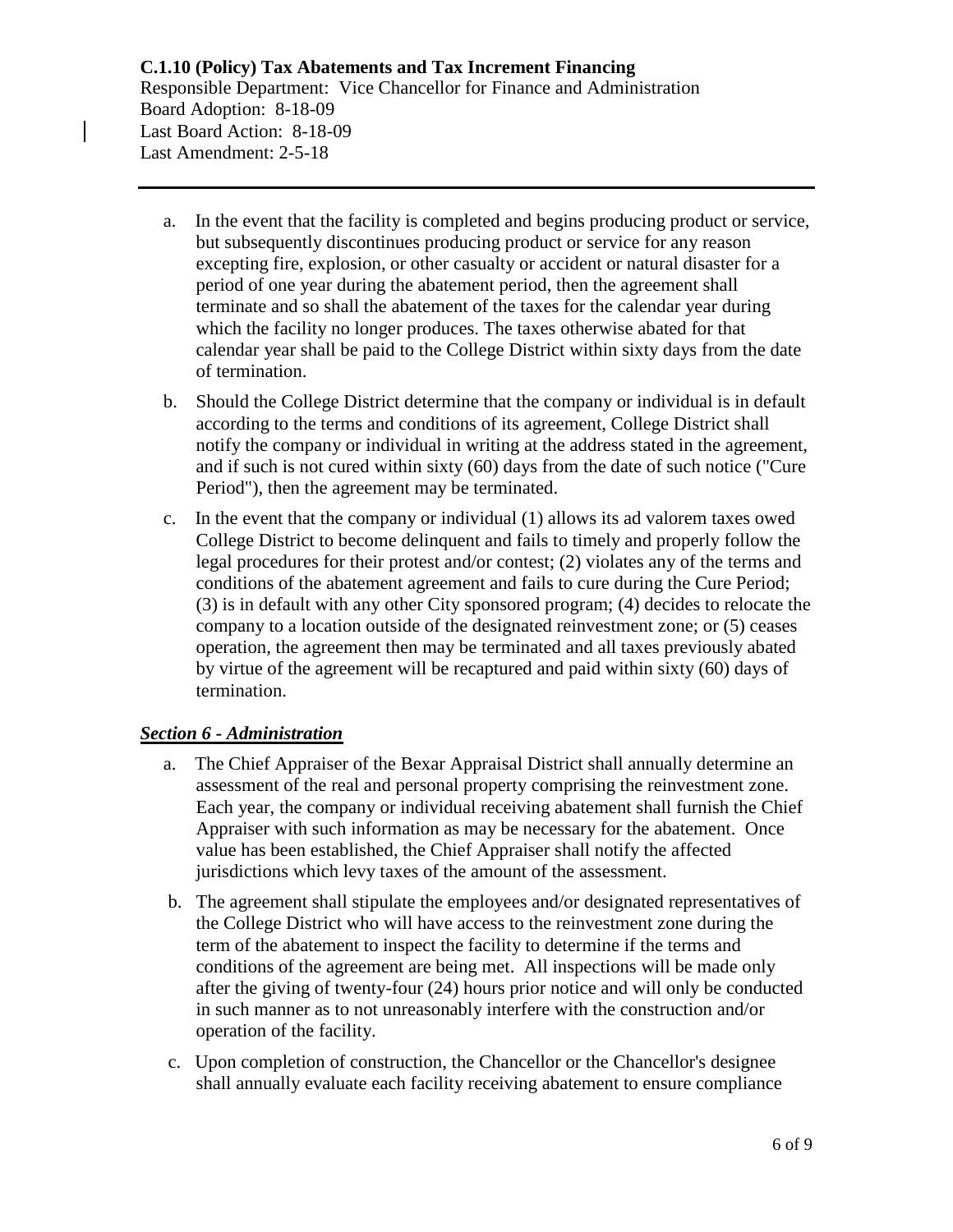**C.1.10 (Policy) Tax Abatements and Tax Increment Financing** Responsible Department: Vice Chancellor for Finance and Administration Board Adoption: 8-18-09 Last Board Action: 8-18-09 Last Amendment: 2-5-18

> with the agreement and report possible violations of the contract and agreement to the Board of Trustees.

## *Section 7 - Assignment*

Tax abatement agreements may be assignable to a new owner only with College District Board of Trustees' approval.

## *Section 8 - Sunset Provision*

These Guidelines and Criteria are effective upon the date of their adoption and will remain in force for two years, at which time all reinvestment zones and tax abatement contracts created pursuant to its provisions will be reviewed by the College District to determine whether the goals have been achieved. Based on that review, the Guidelines and Criteria will be modified, renewed, or eliminated.

## **Tax Increment Financing**

Requests to the Board for College District participation in Tax Increment Financing projects (TIFs) shall be submitted in writing by the taxing entity requesting College District participation (the sponsoring entity). The request, including all supporting documentation, shall be included in the packet distributed to Board members prior to the next regular Board meeting. Within 15 days after receipt of such request, the College District shall designate a representative to meet with TIF representatives, but there shall be no obligation to participate in the TIF unless and until the Board consents to participation. The designee shall be the Board Member representing the district in which the TIF will be located (or that Board Member's staff designee), unless the Board designates another representative.

The College District will not normally participate in TIFs for the following reasons:

- 1. Education and training of students, rather than land development and redevelopment, is the College District's mission;
- 2. New construction programs associated with TIFs may result in an increased number of students for the colleges; however, they will not provide the increased tax base to support the increased college workload, resulting in the present taxpayers' underwriting of the cost of the additional students; and
- 3. The College District's role in economic development of the municipalities and the County is to provide a high-quality trained and educated workforce, and property tax is one of the College District's primary resources for accomplishing the College District's mission.

Should the Board decide to consider participation in a TIF, the following criteria, among others, shall be used to determine whether to participate. The proposed TIF need not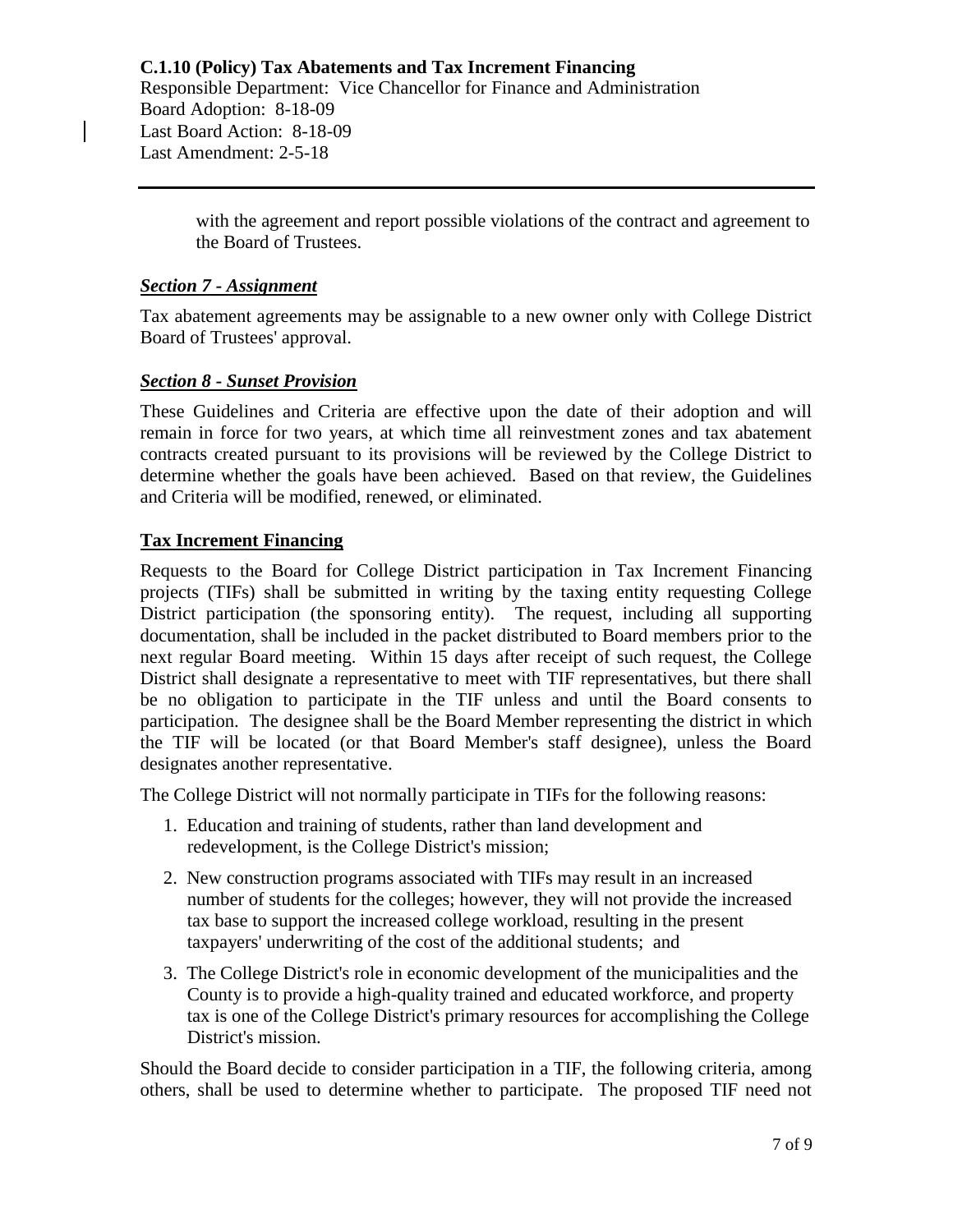meet all of the criteria, but the Board shall consider all of the criteria, among others, when determining whether or not the College District shall participate:

- 1. Whether the proposed TIF will be used for the primary purpose of encouraging community development or revitalization within any municipality within Bexar County.
- 2. Whether the written request for participation includes a project location map, showing the location of the proposed project and the proximity of the proposed project to schools, libraries, parks and health facilities and places upon the map (plat) a depiction of the TIF improvements thereon as a condition of College District participation.
- 3. The economic and social effect the TIF will have on the area contained within the boundaries of zone and the economic and social effect upon surrounding property, which shall include a cost benefits analysis for the College District.
- 4. The participation level of other taxing entities.
- 5. Whether the TIF agreement provides for an administrative fee to the College District as determined by the College District to cover its expenses for collecting and remitting the tax proceeds to the TIF.
- 6. Whether any College District capital projects may be leveraged (or furthered) by the TIF.
- 7. Whether there is a potential to affect future College District expansion.
- 8. Whether the TIF is in an area identified by the sponsoring entity as an area targeted for reinvestment.
- 9. Whether there are a substantial number of vacant/abandoned or substandard commercial or residential structures to be improved by the TIF.
- 10. Whether there exists declining property values in the vicinity of and to be addressed by the TIF.

College District participation in TIFs (other than TIF agreements in existence before the adoption of this policy) shall be at a level of not more than 50%, and for a period of not more than 15 years.

Should the Board approve College District participation in a TIF, all of the conditions upon which the Board approves the TIF shall be incorporated in a written contract with the sponsoring entity.

# **Conflicts of Interest**

Property within a reinvestment zone that is owned or leased by a Board Member is excluded from property tax abatement or tax increment financing.